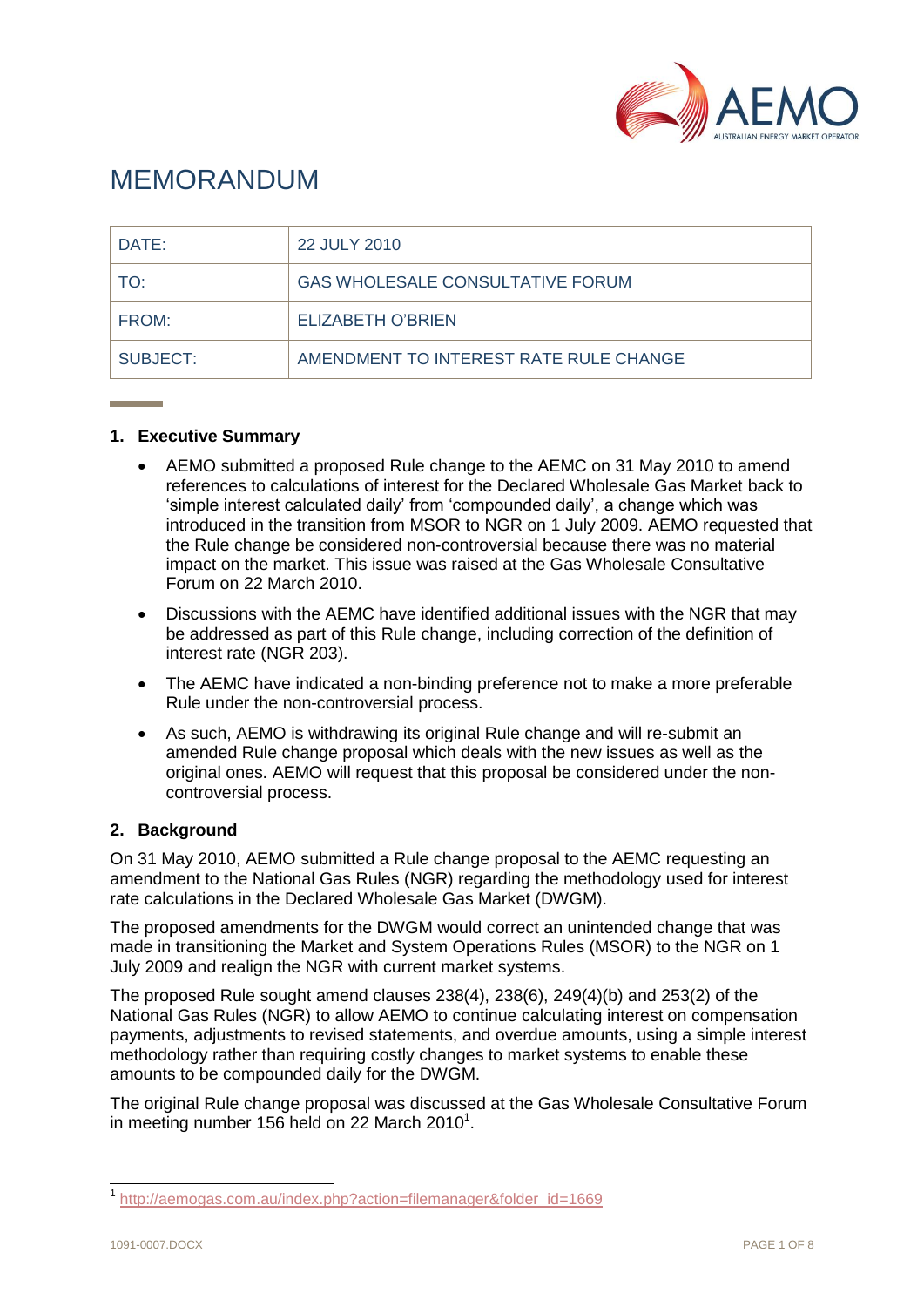

#### **3. Issue**

Discussion with the AEMC has uncovered several other inaccuracies in the NGR. In particular, the definition of the interest rate (NGR 203) used in the DWGM requires amendment.

The current definition is:

- 1. A reference in this part to the interest rate is a reference to the Bloomberg Bank Bill Swap Reference Rate most recently published in the Australian Financial Review
- 2. If the above rate ceases to exist, or that rate becomes, in AEMO"s reasonable opinion, inappropriate, the interest rate is a rate determined and published by AEMO

The Australian Financial Review does not publish the Bloomberg rate, but publishes the Reuters rate. Hence, AEMO has been using a 90-day Bank Bill Swap Rate which is calculated daily by the Australian Financial Markets Association (AFMA). AFMA data is available via Thomson Reuters, Bloomberg and CQG.<sup>2</sup>

#### **4. Proposed change**

The AEMC has indicated a preference to deal with the additional issues identified in the one Rule change. However, they have indicated a preference to not to make such additional amendments as part of a non-controversial Rule. As such, AEMO will withdraw the original Rule change proposal and re-submit a new Rule change which deals with the original issues as well as the definition for interest rates. The new Rule change proposal will also be put forward as non-controversial since none of the changes have a material impact on any of the gas markets.

A summary of all the proposed changes which related to the DWGM is contained in Attachment A.

The amendment to the definition of the interest rate for the DWGM (which was not included in the original Rule change proposal) is explained in this memorandum.

The draft new proposed definition for interest rate at this stage is:

- 1. A reference in this part to the interest rate is a reference to the Bloomberg-30-day Bank Bill Swap Reference Rate most recently published by the Australian Financial Markets Association in the Australian Financial Review
- 2. If the above rate ceases to exist, or that rate becomes, in AEMO"s reasonable opinion, inappropriate, the interest rate is a rate determined and published by AEMO

Note that the *default interest rate* is defined as "a rate of 2% above the interest rate" and this definition will not be amended as part of the proposal.

AEMO currently uses 90-day Bank Bill Swap (BBSW) rates as determined by the Australian Financial Market Association.

In order to determine the rate to be applied to interest payments, AEMO uses an averaging methodology which takes the rate each day over the time period for which interest is to be calculated and averages them.

As part of the change of the definition, it is proposed to insert a tenor for the BBSW rate to be used. The proposed rate to be used is a 30-day BBSW rate as determined by the AFMA. Reasons behind these changes are outlined in the following section.

 2 Australian Financial Markets Association,<http://www.afma.com.au/>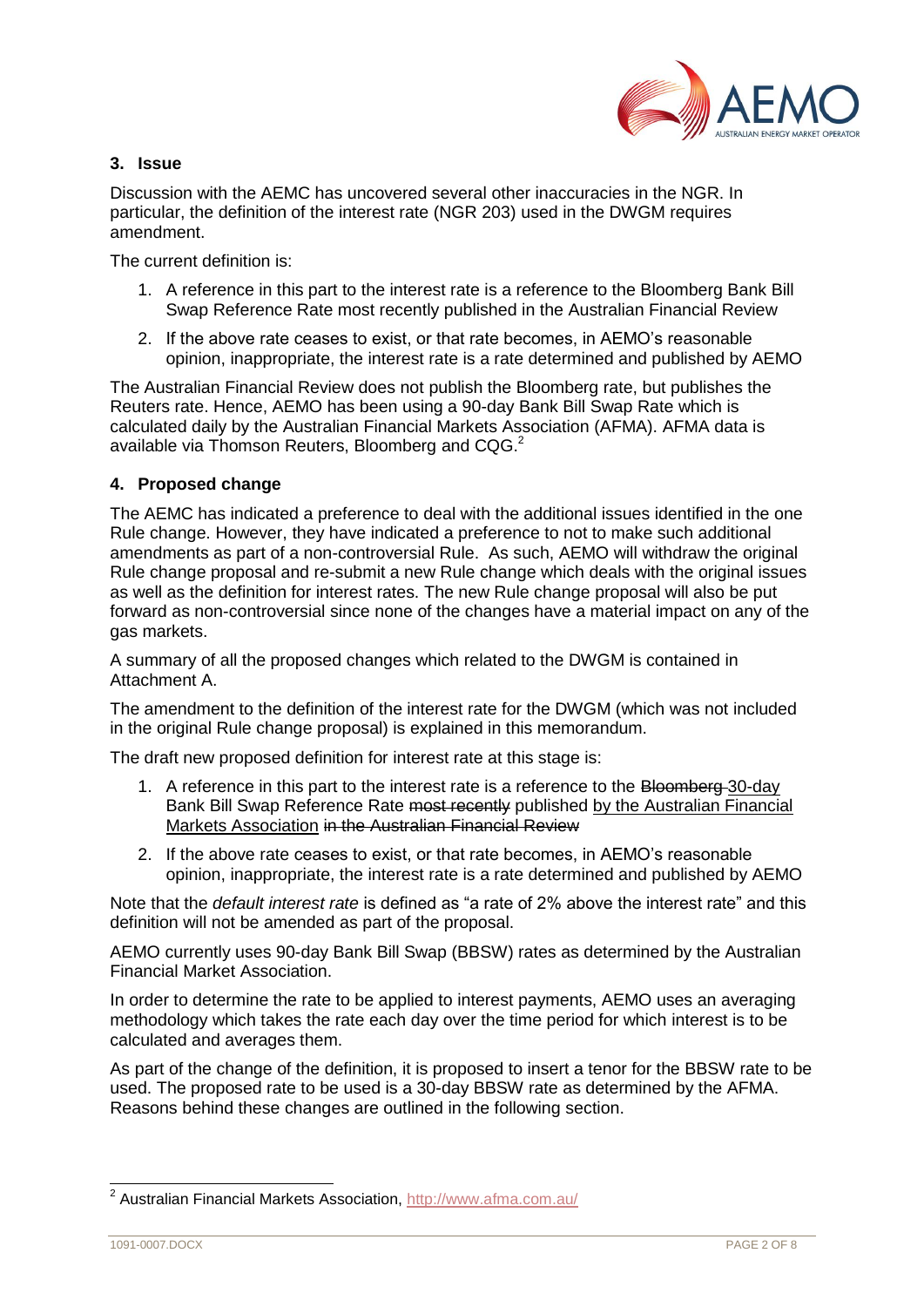

# **5. Logic behind change**

The reasons supporting the change to the definition are as follows:

- The Australian Financial Markets Association is the original source of BBSW data for Australia. Both Bloomberg and Reuters publish data sourced from AFMA.
- The Australian Financial Review publishes day +1 data on interest rates, where as AFMA publishes data at around 10 am on the actual day. Using the most up-to-date data allows interest calculations to be more accurate.

Reasons for the change from 90-day BBSW to 30-day BBSW and inclusion in the definition:

- Including a tenor (e.g. 30-day, 90-day) in the definition will clarify and give certainty that of the interest rate that will be used. In the circumstance where the rate no longer exists it gives guidance as the rate that AEMO would adopt.
- 30-day BBSW is consistent with the rate used for the National Electricity Market (NER Chapter 10). Adopting a rate with a 30-day tenor for the DWGM (as well as the STTM and Bulletin Board – see additional amendments section on page [4\)](#page-3-0) would enable consistency across energy markets.
- The 30-day BBSW tends to have less speculation, hence less volatility than those rates of a larger tenor (see [Figure 1](#page-2-0) on page [3\)](#page-2-0).
- When determining the rate to be used, AEMO takes an average of the daily rates over the time period that the interest is to be calculated. Using the interest rate with the same tenor as the time period over which interest is to be calculated is applicable if the interest rate from a particular day is used. Given that AEMO uses an averaging methodology it is not necessarily appropriate to use a rate that is the same tenor as the time period for which interest is to be calculated.

#### **6. Materiality of additional changes**

Where the interest rate curve is 'normal', that is, upwards sloping over time - reflecting the expectation of interest rates rising in the future, the 30-day BBSW rate is less than the 90 day BBSW rate. Conversely, when the interest rate curve is "inverted" - reflecting the expectations that interest rates will fall in the future, the 30-day BBSW rate will return a higher amount than the 90-day BBSW rate. Figure 1 shows the historical difference between the two rates.



## <span id="page-2-0"></span>**Figure 1: Historical 90-day BBSW and 30-day BBSW rates**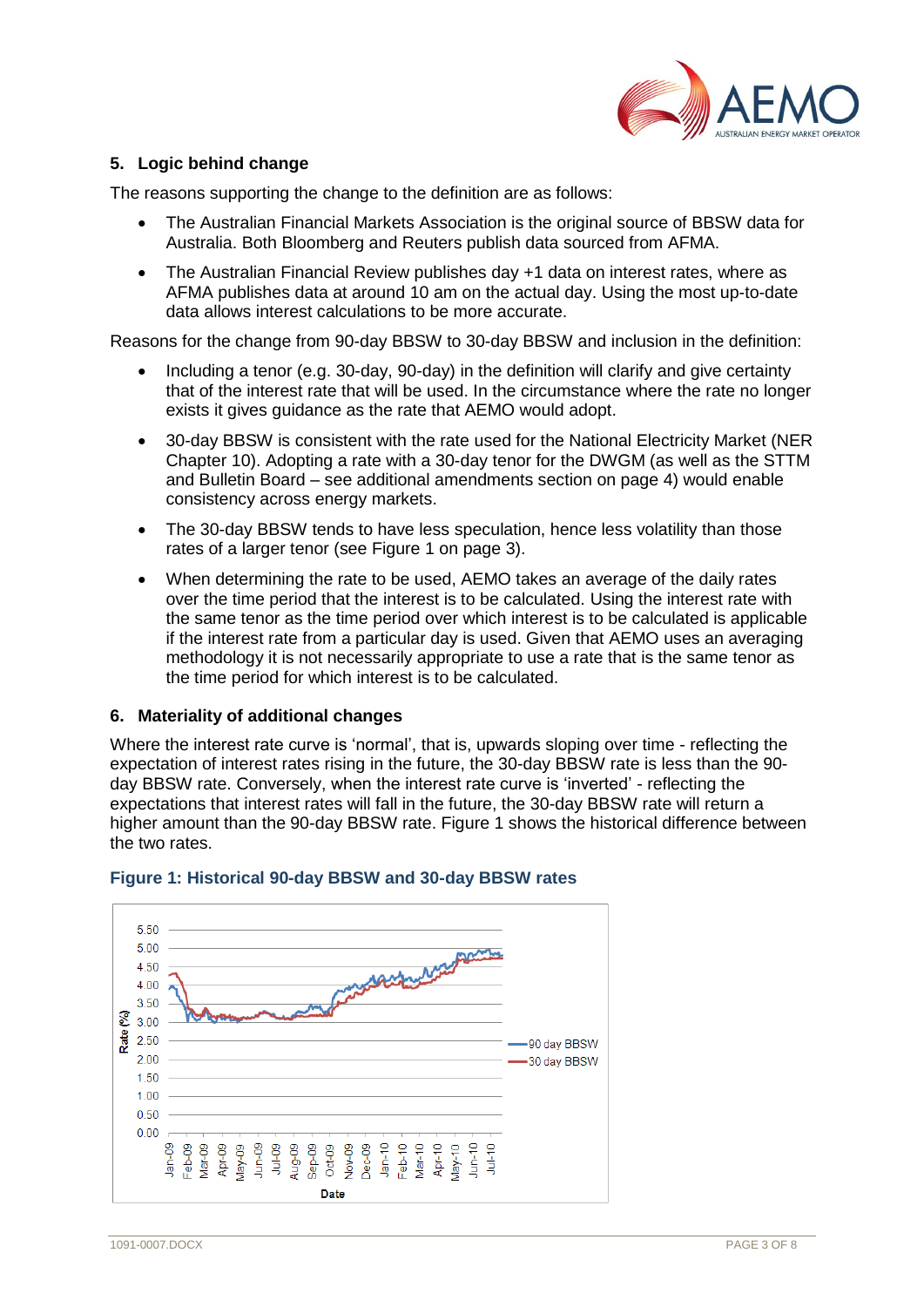

Regardless of the position of the interest rate curve, the impact to the market and individual market participants of changing the reference rate from a 90-day to a 30-day tenor is likely to be very small.

Interest calculations are used most commonly for the purposes of adjustments to the Final Statements included in the Revision Statements issued. Adjustments to Final statements vary from month to month. The following tables provide data on the six most recent Revised Statements completed for the DWGM which may be used to determine the impact of the change.

#### **Table 1: Average Final Statements, percentage adjustments to statements for Revisions Statements, interest paid**

| <b>Month</b>                          | <b>Payments from Participants to the</b><br><b>Market</b>                      | <b>Payments from the Market to</b><br><b>Participants</b>                    |  |
|---------------------------------------|--------------------------------------------------------------------------------|------------------------------------------------------------------------------|--|
|                                       | <b>Total Adjustments to Final Statement for</b><br><b>Revisions Statements</b> | <b>Total Adjustment to Final Statement for</b><br><b>Revision Statements</b> |  |
| <b>July 2009</b>                      | \$198,795.70                                                                   | $-$198,883.59$                                                               |  |
| August 2009                           | \$217,607.29                                                                   | $-$ \$217.717.15                                                             |  |
| September 2009                        | \$206,453.09                                                                   | $-$ \$206,430.56                                                             |  |
| October 2009                          | \$138,549.18                                                                   | $-$138,605.34$                                                               |  |
| November 2009                         | \$123,667.57                                                                   | $-$109,036.42$                                                               |  |
| December 2009                         | \$74,287.75                                                                    | $-$74,534.38$                                                                |  |
| <b>Average revision</b><br>adjustment | \$159,893.43                                                                   | $-$157,534.57$                                                               |  |

## **Table 2: Interest rate and interest included in Revised Statements**

| <b>Month</b>     | Interest rate<br>used (90-day<br><b>BBSW)</b> | Interest on adjustments for<br><b>Revised Statements - payments</b><br>from Participants to the Market | Interest on adjustments for<br><b>Revised Statements - payments</b><br>from the Market to Participants |
|------------------|-----------------------------------------------|--------------------------------------------------------------------------------------------------------|--------------------------------------------------------------------------------------------------------|
| <b>July 2009</b> | 3.93%                                         | \$3,895.14                                                                                             | $-$3,897.36$                                                                                           |
| August 2009      | 4.08%                                         | \$4,426.95                                                                                             | $-$4,429.26$                                                                                           |
| September 2009   | 4.17%                                         | \$4,409.76                                                                                             | $-$4,410.21$                                                                                           |
| October 2009     | 4.31%                                         | \$2,928.33                                                                                             | $-$2,929.66$                                                                                           |
| November 2009    | 4.31%                                         | \$2,707.81                                                                                             | $-$2,387.45$                                                                                           |
| December 2009    | 4.44%                                         | \$1,660.70                                                                                             | $-$1,666.24$                                                                                           |
| Average          | 4.26%                                         | \$3,338.12                                                                                             | $-$3,286.70$                                                                                           |

A more detailed explanation of the change and estimates of the impact will be included in the new Rule change proposal.

## <span id="page-3-0"></span>**7. Additional Amendments for Proposal for STTM and Bulletin Board**

In addition to the amendments to the Part 10 Declared Wholesale Gas Market section of the NGR, AEMO and the AEMC have also identified several issues with Part 20 – Short Term Trading Market and Part 18 - Natural Gas Service Bulletin Board sections.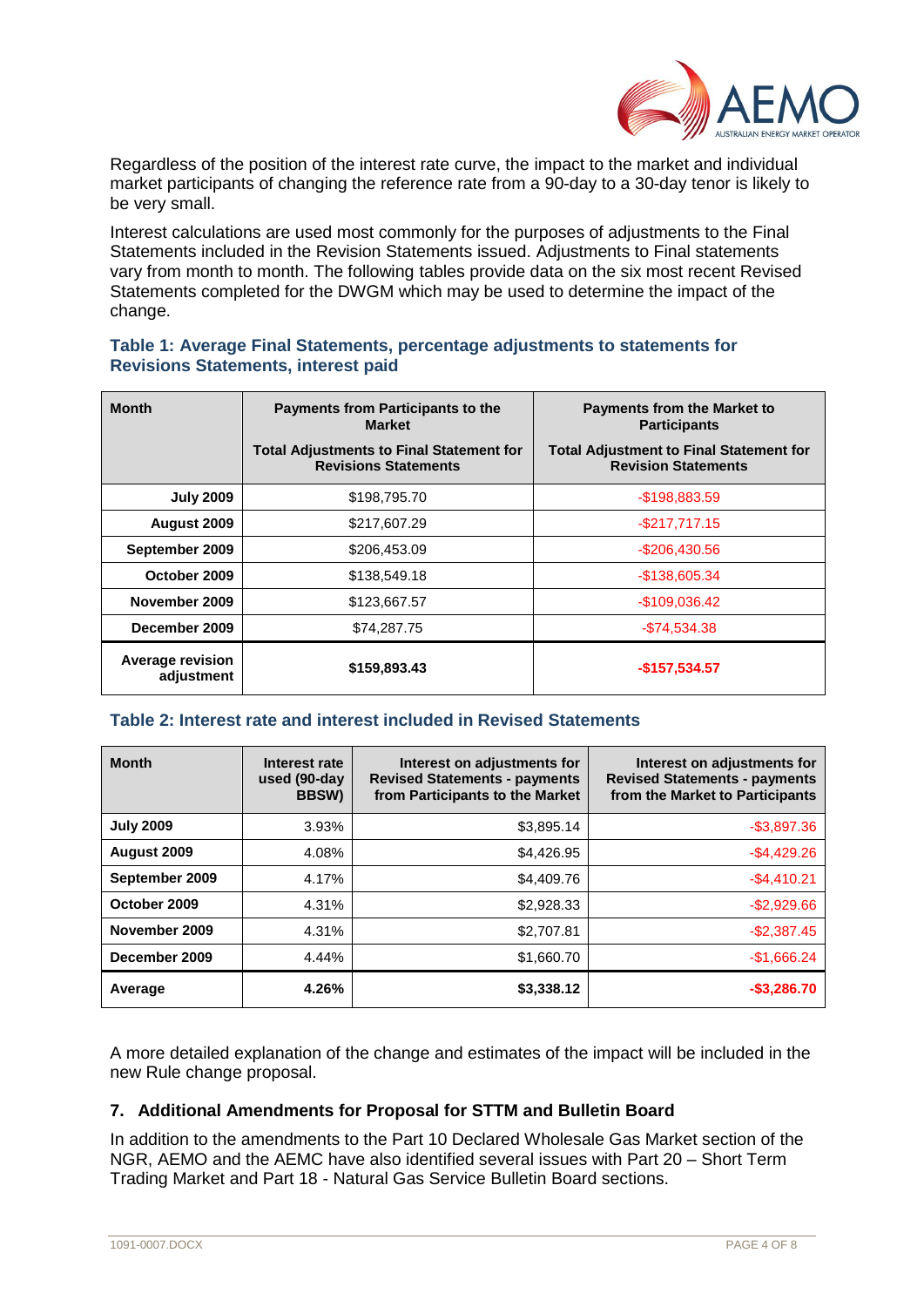

These issues will also be addressed as part of the new Rule change proposal. The changes for these sections are summarised as in Attachment B.

The rule change proposal will align the definitions for *interest rate* in the DWGM and the STTM, and the definition for *applicable interest rate* in the Bulletin Board. The proposal seeks to align all three definitions. As such, the proposal will also seek to change references to *applicable interest rate* for the Bulletin Board to *interest rate*. The definition for interest rate can then be removed from Parts 18, 19, and 20 and inserted into the general definitions section of the NGR (section 7).

#### **8. Next steps**

AEMO will draft the new Rule change proposal and submit this to the AEMC in the next month. AEMO will be requesting that the Rule change proposal be considered noncontroversial and therefore be assessed in a six-week period from when the AEMC announces the Rule change.

Elizabeth O"Brien **Regulatory Analyst**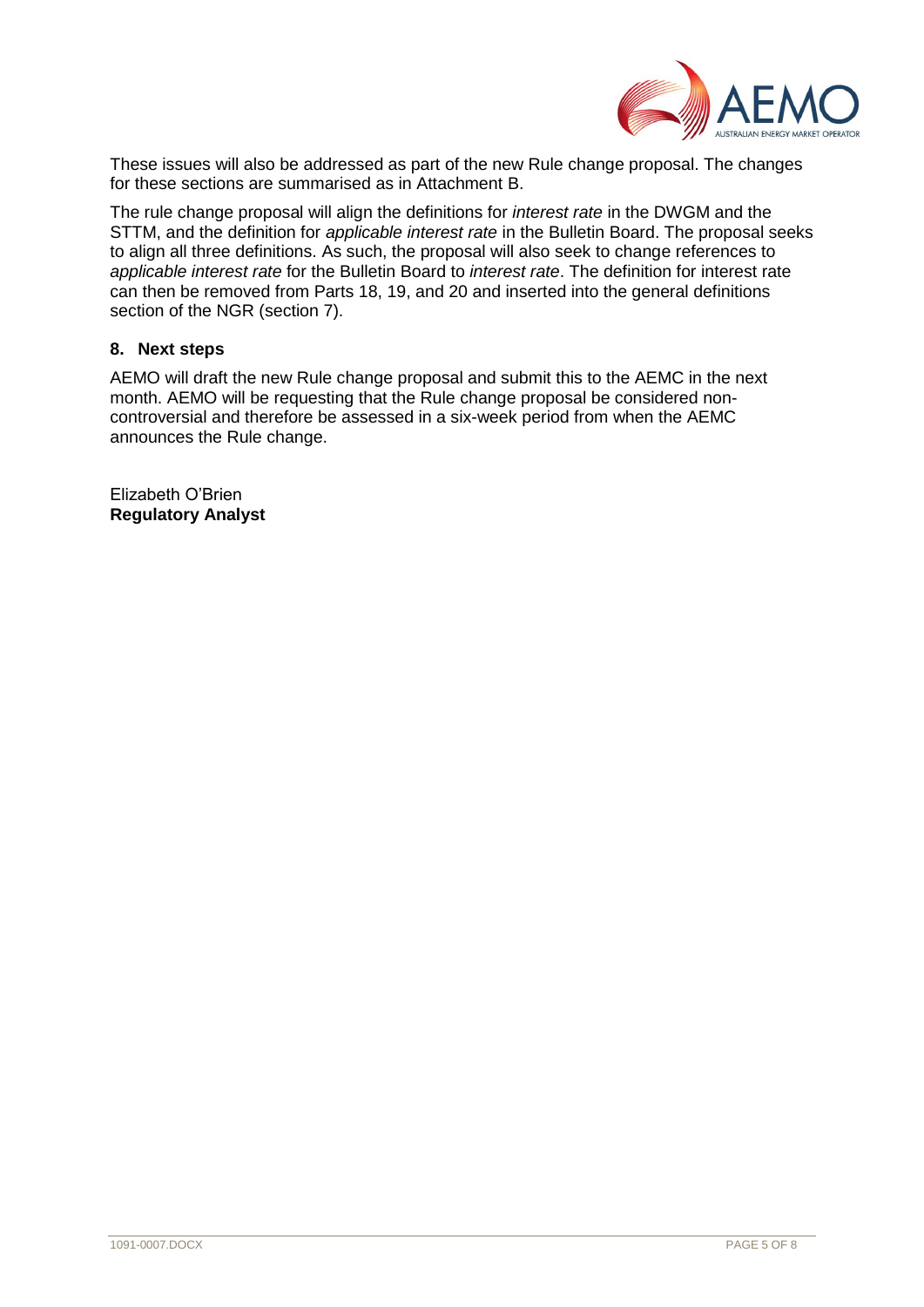

# Attachment A: Summary of changes for DWGM

| <b>Circumstance</b>                                                    | Market and System Operations Rules (v31) |                                                                                                                                                                |               | <b>National Gas Rules (v2)</b>                                                 | <b>Draft Proposed Rule change</b>                                                                                                                                                           |  |
|------------------------------------------------------------------------|------------------------------------------|----------------------------------------------------------------------------------------------------------------------------------------------------------------|---------------|--------------------------------------------------------------------------------|---------------------------------------------------------------------------------------------------------------------------------------------------------------------------------------------|--|
|                                                                        | <b>Clause</b>                            | <b>Relevant extracts</b>                                                                                                                                       | <b>Clause</b> | <b>Relevant extracts</b>                                                       |                                                                                                                                                                                             |  |
| <b>Compensation</b><br>amounts                                         | 3.6.6(f)                                 | Interest is to be calculated on a<br>daily basis and aggregated for the<br>period.                                                                             | 238(4)        | Interest is to be compounded<br>daily.                                         | Interest is to be calculated on a simple<br>interest basis.                                                                                                                                 |  |
|                                                                        | 3.6.6(k)                                 | Interest is to be calculated on a<br>daily basis and aggregated for the<br>period.                                                                             | 238(6)        | Interest is to be compounded<br>daily.                                         | Interest is to be calculated on a simple<br>interest basis.                                                                                                                                 |  |
| <b>Adjustments to</b><br>final statements<br>for revised<br>statements | 3.6.19(d)(2)                             | interest calculated on a daily<br>basis at the interest rate for the<br>period                                                                                 | 249(4)(b)     | interest (compounded daily) at<br>the interest rate for the period<br>$\cdots$ | Interest is to be calculated on a simple<br>interest basis.                                                                                                                                 |  |
| Overdue<br>amounts                                                     | 3.6.23(b)                                | the default interest rate<br>calculated as simple interest on a<br>daily basis  with interest<br>compounding on monthly rates on<br>the last day of each month | 253(2)        | the interest accrues at the<br>default interest rate.<br>compounding daily     | [Interest is to be] calculated as simple<br>interest on a daily basis  with interest<br>compounding monthly on the last day of<br>each month while the unpaid moneys<br>remain outstanding. |  |

|               | <b>National Gas Rules (v2)</b> |                                                                                                                                                                                                                                                                                                                                                                             | <b>Draft Proposed Definition</b>                                                                                                                                                                                                                                                                                                                                     | <b>Rate currently used</b>                                                                          | <b>Proposed Rate to</b>                                                                                                          |
|---------------|--------------------------------|-----------------------------------------------------------------------------------------------------------------------------------------------------------------------------------------------------------------------------------------------------------------------------------------------------------------------------------------------------------------------------|----------------------------------------------------------------------------------------------------------------------------------------------------------------------------------------------------------------------------------------------------------------------------------------------------------------------------------------------------------------------|-----------------------------------------------------------------------------------------------------|----------------------------------------------------------------------------------------------------------------------------------|
|               | <b>Reference</b>               | <b>Definition</b>                                                                                                                                                                                                                                                                                                                                                           |                                                                                                                                                                                                                                                                                                                                                                      |                                                                                                     | be used                                                                                                                          |
| Interest rate | <b>NGR 203</b>                 | (1) A reference in this Part to the interest<br>rate is a reference to the Bloomberg Bank<br>Bill Swap Reference Rate most recently<br>published in the Australian Financial<br>Review.<br>(2) If the above rate ceases to exist, or that<br>rate becomes, in AEMO's reasonable<br>opinion, inappropriate, the interest rate is a<br>rate determined and published by AEMO. | (1) A reference in this Part to the interest<br>rate is a reference to the 30 day Bank Bill<br>Swap Reference Rate published by the<br>Australian Financial Markets Association.<br>(2) If the above rate ceases to exist, or that<br>rate becomes, in AEMO's reasonable<br>opinion, inappropriate, the interest rate is a<br>rate determined and published by AEMO. | 90 day Bank Bill<br>Swap Rate sourced<br>from Australian<br><b>Financial Markets</b><br>Association | 30 day Bank Bill<br>Swap Reference<br>Rate that is<br>calculated by the<br>Australian<br><b>Financial Markets</b><br>Association |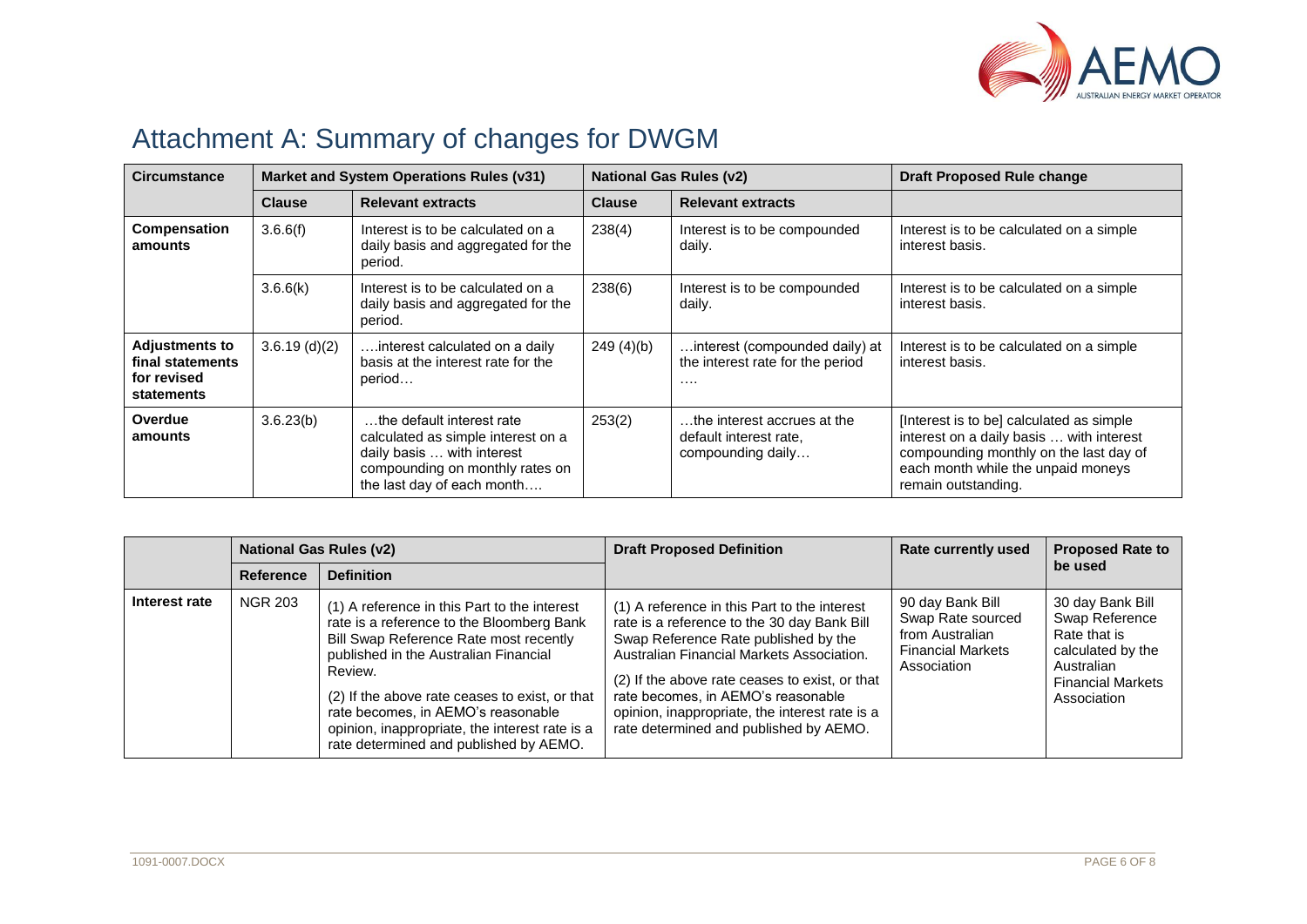

# Attachment B: Amendments for STTM and Bulletin Board

|                                                                         | <b>Circumstance</b>                                                    | <b>National Gas Rules</b> |                                                                                                                                  | <b>Draft Proposed Rule</b>                                                                                                                                                                                                                                                         | <b>Notes</b>                                                                                                                                                                                                                                                                                               |  |
|-------------------------------------------------------------------------|------------------------------------------------------------------------|---------------------------|----------------------------------------------------------------------------------------------------------------------------------|------------------------------------------------------------------------------------------------------------------------------------------------------------------------------------------------------------------------------------------------------------------------------------|------------------------------------------------------------------------------------------------------------------------------------------------------------------------------------------------------------------------------------------------------------------------------------------------------------|--|
|                                                                         |                                                                        | <b>Clause</b>             | <b>Relevant extracts</b>                                                                                                         |                                                                                                                                                                                                                                                                                    |                                                                                                                                                                                                                                                                                                            |  |
| <b>Short Term</b><br><b>Trading</b><br><b>Market</b>                    | <b>Revised Statements</b>                                              | 473(5)(b)                 | plus interest<br>calculated on a daily<br>basis at the interest<br>rate                                                          | plus interest calculated on a daily<br>basis at the interest rate Interest<br>is to be calculated on a simple<br>interest basis.                                                                                                                                                   | Revised statements will be issued on the<br>5th business day are the end of the 9th<br>billing period after the relevant billing<br>period. Interest would be calculated over<br>this approximate 9 month period.                                                                                          |  |
|                                                                         | Determination of<br>Payment claims                                     | 466(4)                    | Interest is payable on<br>amounts  calculated<br>on a daily basis at the<br>interest rate                                        | Interest is payable on amounts<br>calculated on a daily basis at the<br>interest rate Interest is to be<br>calculated as simple interest on a<br>daily basis  with interest<br>compounding monthly on the last<br>day of each month while the unpaid<br>moneys remain outstanding. | The Rules for calculation of compensation<br>claims for the STTM were originally<br>calculated as simple interest. However, it is<br>proposed that this should be changed to<br>simple interest compounding monthly to be<br>consistent with the DWGM and the NEM<br>methodologies of compensation claims. |  |
|                                                                         | Overdue amounts                                                        | 476(2)                    | calculated on a daily<br>basis at the default<br>interest rate                                                                   | calculated as simple interest on a<br>daily basis at the default interest<br>rate                                                                                                                                                                                                  |                                                                                                                                                                                                                                                                                                            |  |
| <b>Natural Gas</b><br><b>Service</b><br><b>Bulletin</b><br><b>Board</b> | Payment of invoices -<br>error where Shipper has<br>been over charged  | 194(3)(a)                 | $\ldots$ with interest<br>calculated at the<br>applicable interest rate,<br>accruing on a daily<br>basis                         | with interest calculated at the<br>applicable interest rate, calculated<br>as simple interest on a daily basis                                                                                                                                                                     | There have been no errors in invoices to<br>Shippers for the Bullen Board service so<br>interest calculations have never actuated.<br>Although it is generally accepted that<br>"accruing on a daily basis" may imply daily                                                                                |  |
|                                                                         | Payment of invoices -<br>error where Shipper has<br>been under charged | 194(4)                    | interest at the<br>interest rate which is<br>2% per annum above<br>the applicable interest<br>rate, accruing on a<br>daily basis | interest at the interest rate<br>which is 2% per annum above the<br>applicable interest rate, calculated<br>as simple interest on a daily basis                                                                                                                                    | compounding, AEMO considers that<br>interest for this market should calculated<br>using simple interest. This would be<br>consistent with all other uses of interest<br>rates in other markets operated by AEMO.<br>The difference between compounding and                                                 |  |
|                                                                         | Disputed tax invoices                                                  | 195(3)                    | together with<br>interestat the<br>applicable interest rate,<br>accruing on a daily<br>basis                                     | together with interestat the<br>applicable interest rate, calculated<br>as simple interest on a daily basis                                                                                                                                                                        | simple interest is insignificant since the total<br>cost of the Bulletin Board for each financial<br>year is approximately \$200,000.                                                                                                                                                                      |  |